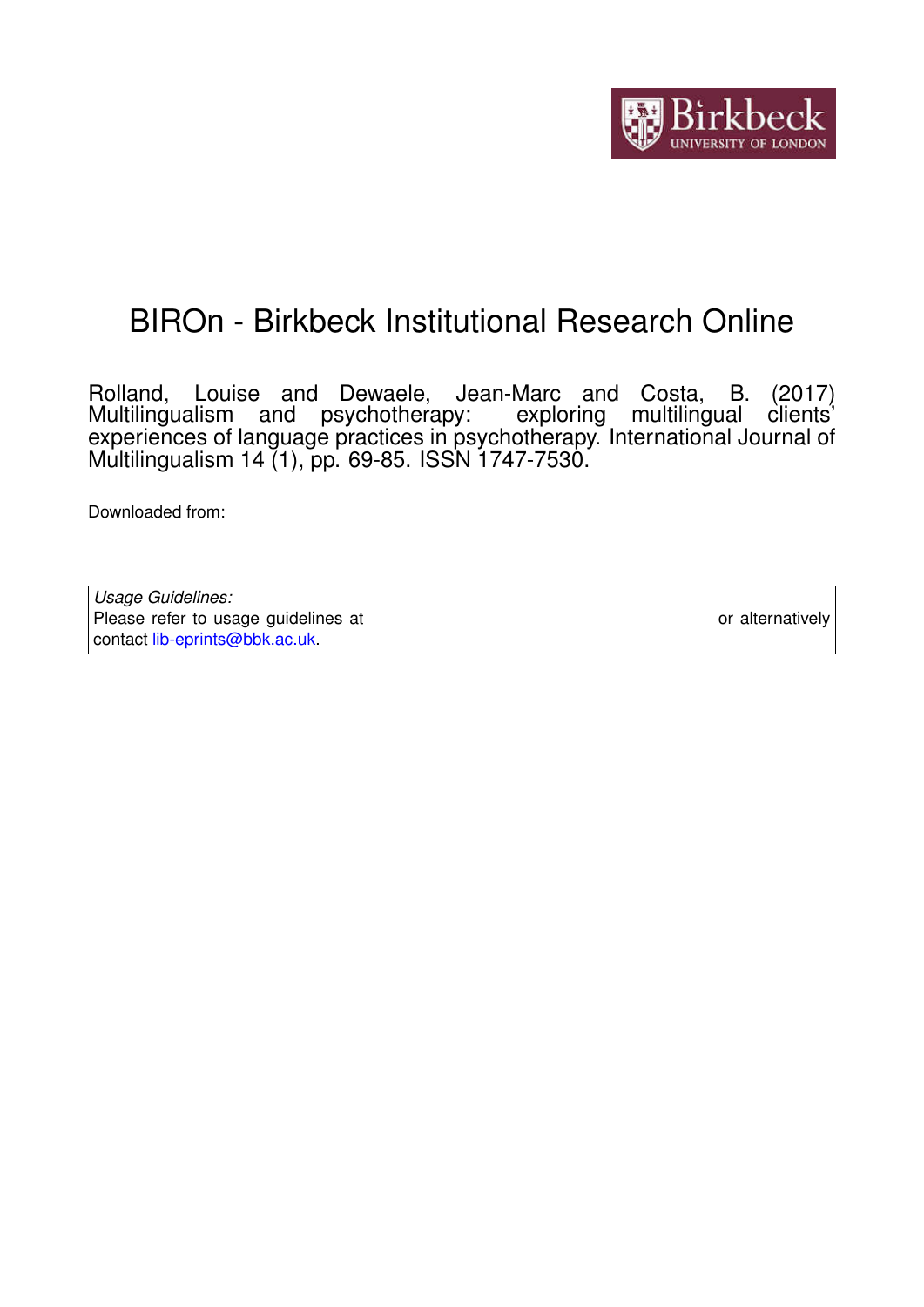# **Multilingualism and psychotherapy: exploring multilingual clients' experiences of language practices in psychotherapy<sup>1</sup>**

Louise Rolland, Jean-Marc Dewaele & Beverley Costa

Birkbeck, University of London

## **Abstract**

This study investigates bi- and multilingual clients' self-reported language practices in counselling and psychotherapy. Quantitative and qualitative data were collected through an international web survey inviting adults who had experienced one-to-one therapy to describe their experiences. Analysis of responses by 109 multilingual clients revealed that clients did not always have an opportunity to discuss their multilingualism with therapists, and for some this inhibited their language switching. Others were assertive in their language choices, or benefited from working with a therapist who was either bilingual or skilled at creating an inclusive linguistic environment. Very few reported two main therapy languages, while nearly two thirds of participants reported short code-switches. These happened occasionally within sessions and were typically linked to difficulties in translation, expressing emotion, accessing memories or quotation. Over a third of respondents used a second or additional language as their main therapy language, with nearly half of this group reporting that they never switched to their first language in sessions, despite some using it daily for inner speech. The implications for therapy and further research are discussed, including the role of the therapist in inviting the client's multiple languages into the therapeutic frame.

**Keywords**: multilingualism; psychotherapy; code-switching; translation; memory; emotion

## **Introduction**

Nancy Huston, a Canadian expatriate in France, observes with a sense of wonderment that she tells different stories in her different languages:

Le plus grand vertige, en fait, s'empare de moi au moment où, ayant traduit un de mes propres textes – dans un sens ou dans l'autre – je me rends compte, ébahie : *jamais je n'aurais écrit cela dans l'autre langue !*

( $\alpha$  am overcome by vertigo, in fact, when, having translated one of my own texts  $-\beta$  in one direction or the other – I realise, astonished: *I would never have written this in the other language !*') 2 (1999, p.52).

Indeed bilinguals may present different facets of their identity or 'selves' according to their language choices (Dewaele, 2016; Koven, 1998; Pavlenko, 2005, 2006). Since bi- and multilinguals have more than one language available to them, they make choices in their interactions with others. These are influenced by their personal

<sup>1</sup>  $1$  Pre-print version of the paper: Louise Rolland, Jean-Marc Dewaele & Beverley Costa (2017) Multilingualism and psychotherapy: exploring multilingual clients' experiences of language practices in psychotherapy, *International Journal of Multilingualism*, 14:1, 69-85, DOI:

<sup>10.1080/14790718.2017.1259009</sup> 2 Author's translation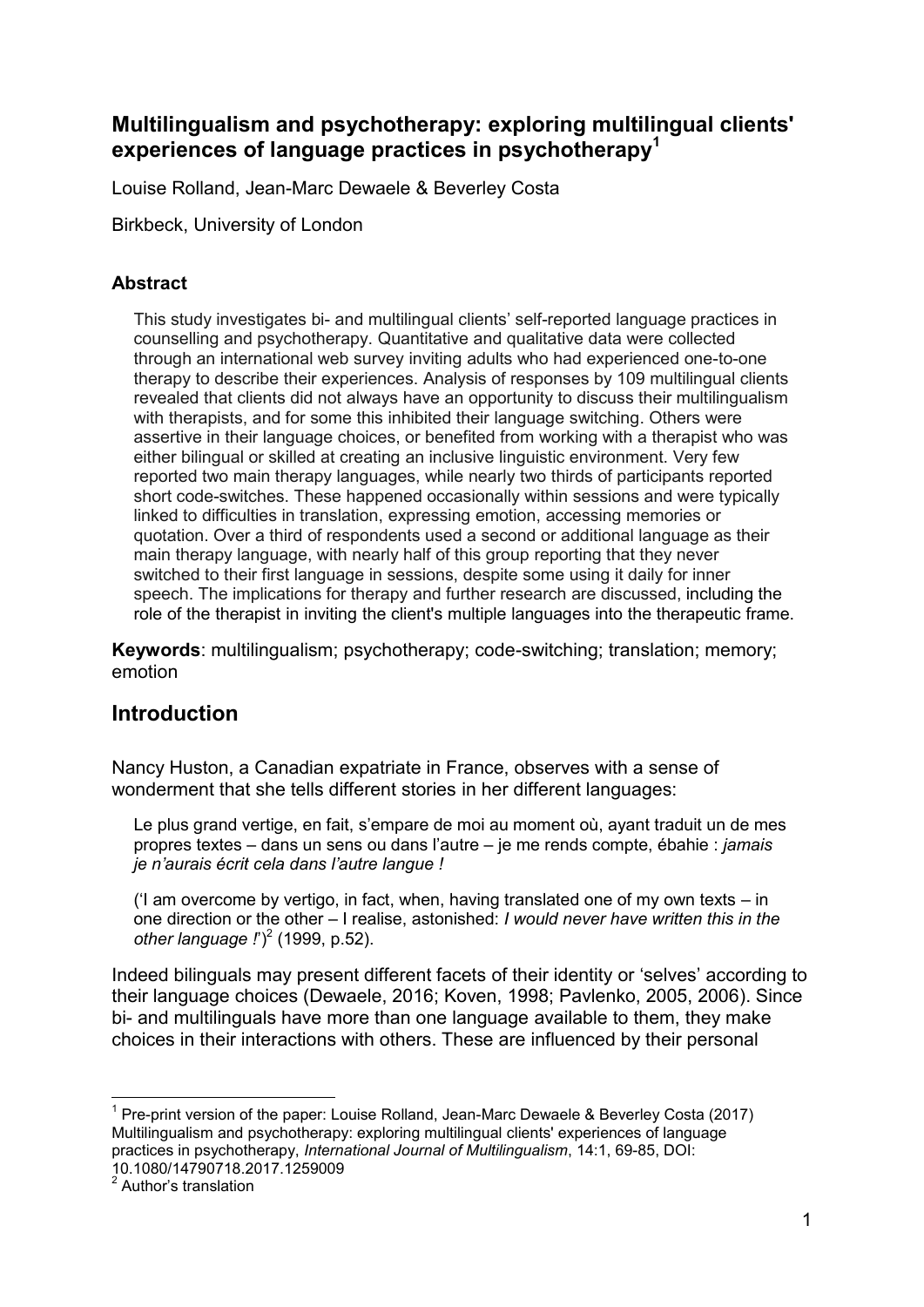preferences and negotiated within the social context, however language switches can also arise spontaneously due to the topic being discussed, or emotions aroused.

Therapists have different levels of awareness with regard to bilinguals' language practices and their potential significance (Costa & Dewaele, 2012). There is no professional consensus as to whether therapy in a first language or bilingual therapy are preferable to therapy in a later learned language. Experienced bilingual therapists recommend that, at the very least, language switches are attended to and, where appropriate, facilitated (Costa, 2010; Pérez Foster, 1998).

This study aims to build on Dewaele and Costa's study (2013) of clients' views on language practices in therapy by firstly examining how clients use their language repertoire in therapy, and in what situations, and secondly how therapists' behaviours contribute to enabling or disabling clients' linguistic choices. We focus on self-reported language practices of bi- and multilinguals in one-to-one counselling or psychotherapy sessions – a highly personal environment, in which clients are invited to share their innermost thoughts and feelings. Without access to former clients engaged in research with a therapeutic service, we appealed to the general public and hence the participants are a self-selected group, not representative of the general population. Given its innovative line of inquiry, the authors hope to show that the data presented are both valid within context and relevant to future research development.

In the next section, linguistic research on emotional expression, autobiographical narrative and identity in bilinguals will be reviewed and linked to the literature on the role of language in therapy. This is followed by an outline of the research questions and methodology. Responses from 109 adults are then analysed and discussed in relation to the literature, and possible implications for therapy are put forward.

#### **Literature review**

For Grosjean, bilingualism is 'the regular use of two or more languages' (1982, p. 1). The present study focuses on participants' lifetime language history, including as biand multilingual those who have been fluent in more than one language at some point in their lives rather than focusing on current language proficiency or usage.

## *Multilingualism and self-expression*

#### *Multilingualism and emotion*

Pavlenko (2005) and Dewaele (2008, 2013) analysed data from the Bilingualism and Emotions Questionnaire (BEQ) to which more than 1579 bi- and multilinguals contributed quantitative and qualitative data. Dewaele (2013) focused on over 300 pentalinguals who answered the question 'What language do you express your deepest feelings in?'. Overall participants reported a strong preference for languages acquired earlier in life. The age of onset of acquisition was also a factor in the likelihood of participants choosing their foreign language (LX) for emotional expression, while the context of acquisition was a significant factor across all five languages. Dewaele concluded that early acquisition and a mixed or naturalistic learning environment could lead a language to 'take on the emotional resonance usually associated with the L1' (p. 105). However, in a different subsample of 386 multilinguals who considered themselves maximally proficient in both their L1 and L2,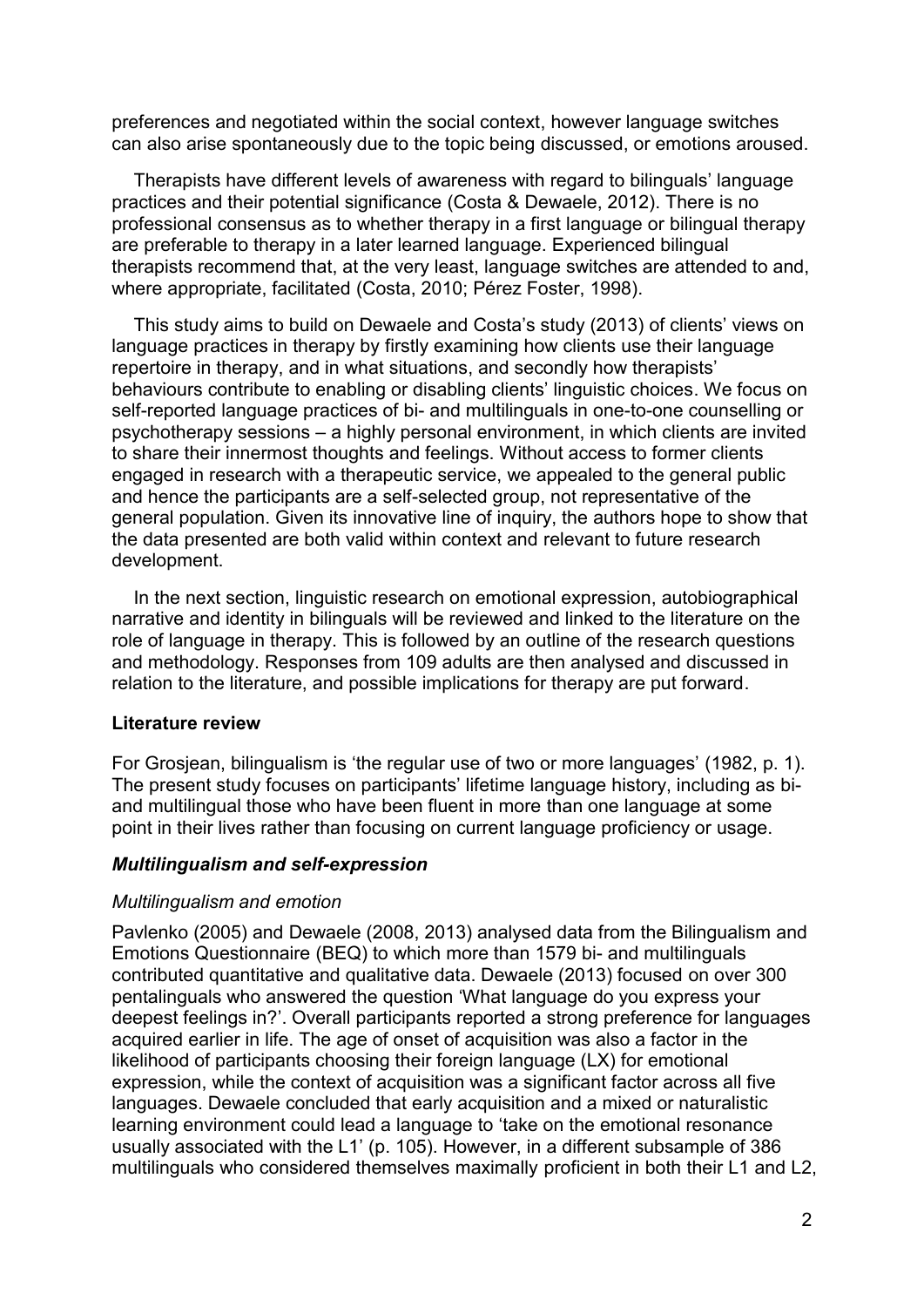used equally frequently, Dewaele (2011) still found a general preference for the L1 for communicating feelings.

Dewaele (2015) looked at BEQ respondents' language preferences for inner speech and emotional inner speech. They reported a clear preference for the L1 for inner speech and emotional inner speech, with LXs being used gradually less frequently. These LXs were used more frequently for inner speech than for emotional inner speech, which suggests that it can take some time before an LX gains emotional resonance (Dewaele, 2015). Increased use of the LX for inner speech and emotional inner speech was found to be linked to higher levels of selfperceived proficiency, general use, LX socialization, LX emotionality, lower age of onset of acquisition and context of acquisition. The findings suggest that an LX 'can evolve from an obscure echo of social interactions […] to a language of the heart' (pp. 15-16). Pavlenko (2012) proposes that L1 and LXs elicit different levels of emotion because of differences in the language acquisition process, leading to a phenomenon she terms 'language embodiment' (p. 456). According to this theory, infants' 'conceptual development' and 'affective linguistic conditioning' (ibid.) develop concurrently to form powerful associations between the mother tongue and early memories, sensations and emotions. LXs lack these rich emotional associations and may therefore be perceived as detached and disembodied by the LX users.

#### *Multilingualism and autobiographical narrative*

Schrauf (2000) reviewed experimental psychology studies and psychoanalytic therapy records and concluded that childhood memories are 'more numerous, more detailed and more emotionally marked' (p. 387) when recounted in the first language. Congruence between language of encoding and language of recall was found to increase emotional intensity in the telling of autobiographical memories in Marian and Kaushanskaya's later study (2004). More recently, Altman, Schrauf and Walters (2013) reported that mature English–Hebrew bilingual immigrants code-switched more frequently when retrieving 'memories in a language that differed from the language of the experimental session and cue word' (p. 211).

Koven elicited autobiographical stories from French-Portuguese bilinguals in both languages and found differences in their accounts, as well as how they perceived themselves and were perceived by listeners, concluding that (1998, pp. 436-7): 'In switching languages, they switch between speaking through different locally recognizable personas in the French-speaking and Portuguese-speaking contexts in which they circulate and which they can summon up in speech.'

## *Multilingualism and identity*

Pavlenko (2006) conducted a quantitative analysis of responses to the question (p. 10): 'Do you feel like a different person sometimes when you use your different languages?', featured in the BEQ. She found that two thirds of those who gave a valid response (1,005 multilinguals) answered in the affirmative. Dewaele (2016) analysed these further and found that even simultaneous bilinguals report feeling different in different languages. Different dimensions were explored by Dewaele and Nakano (2012), who asked 106 multilinguals to evaluate how they felt in each of their languages. Analyses revealed a significant effect of the order of acquisition, with a gradual decrease in how logical, serious and emotional participants felt and a gradual increase in feeling fake when they used later learned languages (L2, L3 and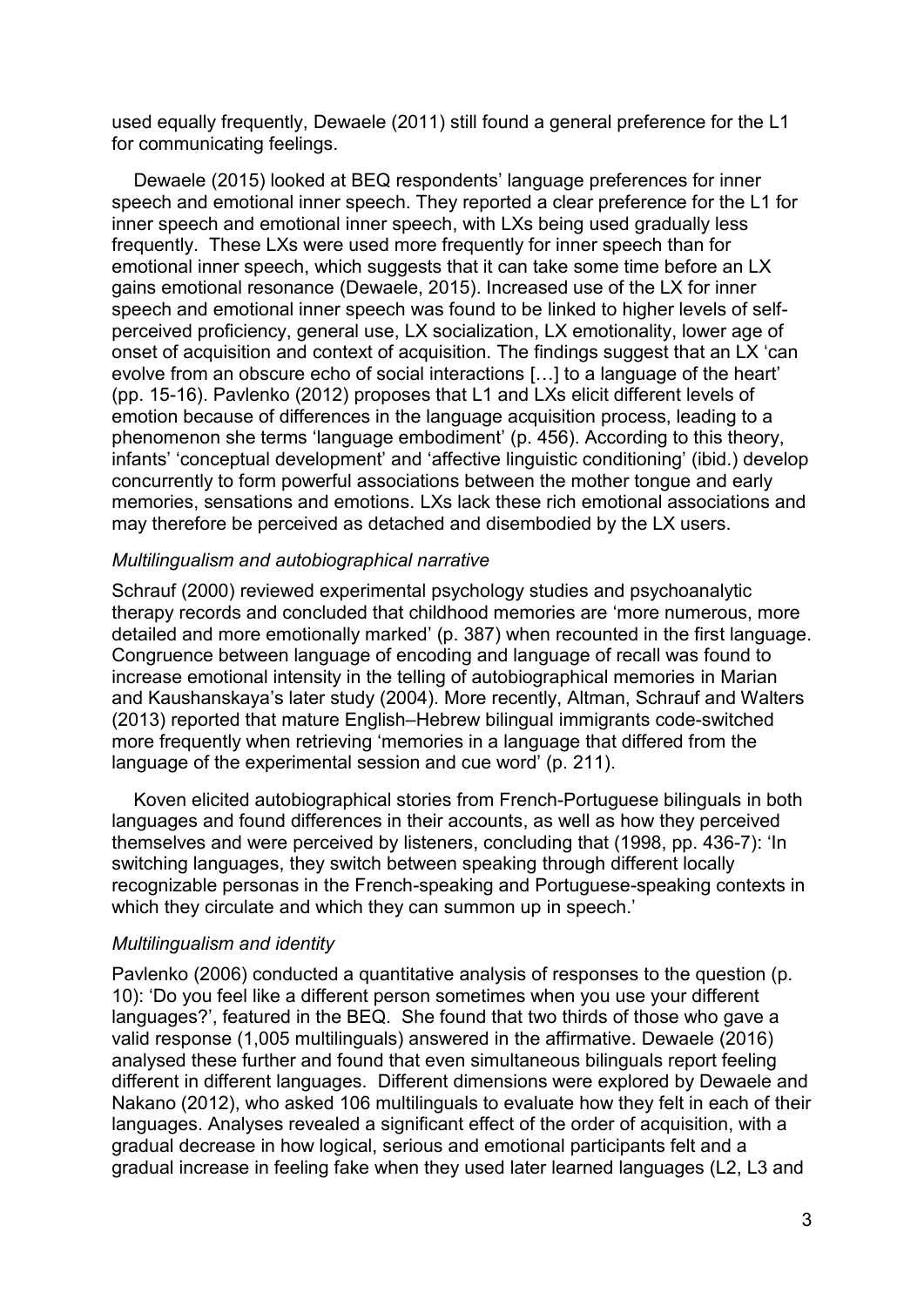L4) compared to their native language(s). Wilson (2013) combined items from the BEQ with a personality questionnaire and sampled British learners of French. She found that 'a foreign language can give shy people a mask to hide behind even at fairly modest levels of proficiency' (p. 305).

## *Language and therapy*

Bilingual clients' language associations and practices have long been noted by psychoanalysts. In Buxbaum's seminal article on her work with German-English bilinguals she describes the impact of language choices (1949, p. 286): 'verbalizing experiences in the language in which they occurred makes them become real; speaking of them in any other language renders them unreal'. Dewaele and Costa (2013) is one of very few studies to have directly investigated the multilingual client's perspective. Reporting on an international sample of 182 multilingual clients, they concluded that multilingualism was 'an important aspect of their sense of self and of their therapy' (p. 41). Participants valued being able to express themselves in their language(s) of choice in the therapeutic setting, including by code-switching.

## *Language disclosure*

In the UK service users who do not speak English are entitled to assistance from an interpreter. However, there is no national requirement (from the National Health Service or professional bodies) to provide a service in the client's first language, or other preferred language, if the client speaks English. Instead small specialist services offering counselling in community languages or the languages of refugees are often provided by charities. A report prepared for the Welsh Government and the Care Council for Wales (IAITH, 2012) highlighted a 'failure to take account of the language profile of users and workers' (p. 21) and cited in their evidence a Welshspeaking mental health service user who had not known that her psychiatrist spoke Welsh until her treatment had ended. Another patient described how she had the opportunity to use Welsh with her psychiatrist after a chance discussion linked to her occupation: their common Welsh ability, and her preference for Welsh, had not been established prior to, or at the start of, treatment.

Pérez Foster (1998) recommended that therapists identify their client's 'Psycholinguistic History' (p. 108), starting with 'Psychodevelopmental factors' (ibid.) including the age and context of acquisition for each language and moving on to current language usage such as domains, interlocutors, 'Experience of self when speaking each language' (ibid.) and inner speech. Costa (2010) advises that therapists discuss language proficiency as part of the assessment phase and suggests prompts such as 'In which language is it easier to get angry/express affection/be professional?' (p. 20).

## *Client language practices*

The following example from a Welsh speaker who received English-medium counselling illustrates the sense of detachment a person can experience when unable to use their preferred language: 'I felt unreal talking in English… If she spoke Welsh, we would have reached somewhere else' (IAITH, 2012, p. 24). Another, quadrilingual, client whose first language was English argued that she needed to express herself multilingually in therapy (Dewaele & Costa, 2013, p. 41): 'a huge part of me just doesn't go to therapy with me. I have different personas with each language I speak so only speaking in English in therapy isn't helpful'.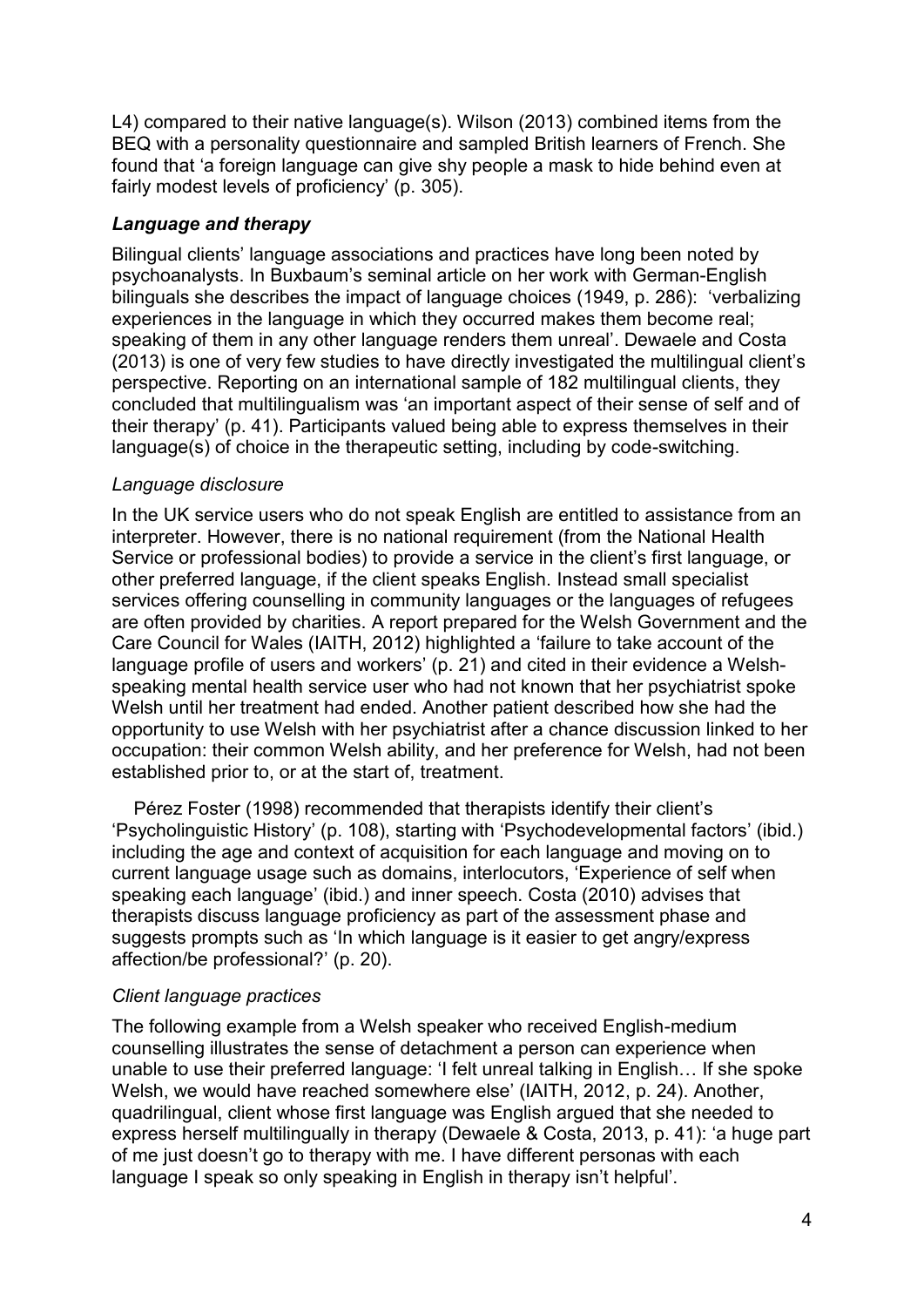Costa (2014) identifies four functions of language choices in therapy: identity, expression, defence and protection. Some clients choose a non-native language to express something which was taboo during childhood, as described by a counsellor in Costa (2010, p. 20): if expression of anger was not allowed when you were growing up, you may find that you can access and express this emotion in another language, which you have learned after your early, formative years.

Alternatively, where trauma has been experienced and encoded in the mother tongue, the client may use a second language as a 'protective function' (Costa, 2010, p. 20). Pérez Foster warns that language choices which are not attended to can turn into 'language-related resistance in the treatment' (1998, p. 220). For example a client who engages fluently in therapy in a later learned language may be employing a defensive strategy 'to isolate disturbing elements of affective experience lived in the first language' (ibid.), unbeknown to the therapist.

In their international survey of 101 therapists, Costa and Dewaele (2012) found that none of the respondents (18 monolingual and 83 multilingual therapists) had taken the step of 'inviting other languages into the therapy' (p. 9) with multilingual clients. Yet on reflection the three therapists who were subsequently interviewed were open to the idea of trying this in recognition of multilinguals' 'different linguistic identities' (p. 33).

#### *Code-switching (CS)*

Dewaele and Costa (2013) found that clients reported code-switching both in order to access certain emotions, and on the contrary as a distancing device, although 39% had disagreed that their CS was driven by increased emotional intensity. Language switching was empowering for clients, who could 'manage the emotional flow themselves' (p. 45). Dewaele (2013) quoted a BEQ participant who switched from L1 Greek to L2 English in therapy:

when I talk about emotional topics I tend to code-switch to English a lot. I remember when I was seeing a psychologist in Greece for a while I kept code- switching from Greek to English. We never really talked about this […] To my mind it may have been some distancing strategy. (p. 206)

In addition to inviting the client to switch, or creating an atmosphere in which the client feels comfortable code-switching, the therapist's response to the utterance spoken in another language is important. Dewaele and Costa (2013) cite a client who switched languages to quote a painful memory but, not knowing whether or not the therapist understood French, felt 'more alone than when I explained in English' (p. 43) as the emotionally charged words were met with the therapist's silence. The client could not gauge whether or not the therapist had grasped the phrase's 'various connotations' (ibid.) and impact. This suggests that switching to a foreign language needs to be acknowledged and meanings needs to be explored together since a shared understanding cannot be taken for granted as it would be in a shared language.

#### **Research questions**

The study explores the following questions from the multilingual client's perspective: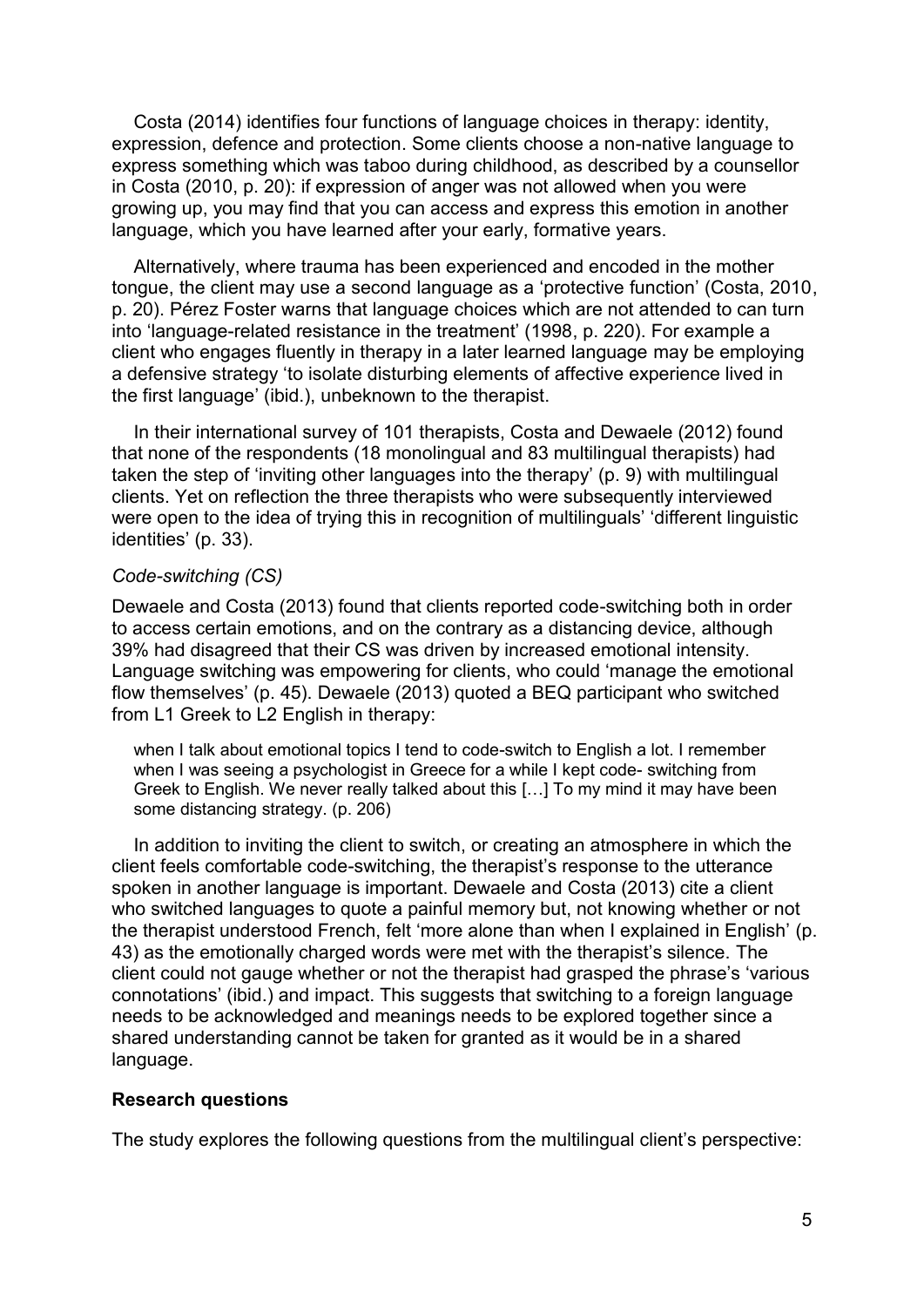1) to what extent are client (and therapist) language profiles identified and discussed in therapy?

2) which languages do multilingual clients use in therapy?

3) what causes clients to code-switch, and what part do therapists play in enabling or disabling this?

## **Methodology**

## *Questionnaire*

This paper is based on data obtained through a questionnaire as part of a mixed methods study for a PhD degree in Applied Linguistics by the first author.

A draft version of the questionnaire was reviewed by trained volunteers with experience of mental health problems through the Feasibility And Support to Timely recruitment for Research service: a free, confidential service for researchers in England provided by the National Institute for Health Research Clinical Research Network via King's College London. A revised version taking into account their comments received ethical approval from Birkbeck College and was piloted on line using Google Forms with eight participants (including six bi- and multilinguals). This led to the reformulation of some items and the rephrasing of some questions.

The survey was launched in January 2016 and remained online for four months. It was open to adults who had received one-to-one counselling or psychotherapy in any spoken language, and who could complete the survey in English (since no specific language combinations were targeted).

Recruitment was carried out using a combination of snowball sampling (through personal and professional contacts), general and purposive sampling (through public and professional fora). In particular, it was advertised to bilingual communities (e.g. language groups on social media, migrant community organisations, cultural institutes), mental health service user communities (e.g. internet forum [http://www.mentalhealthforum.net/,](http://www.mentalhealthforum.net/) charity-run education and activity centres) and mental health professionals (e.g. Mothertongue's Bilingual Forum for Therapists and Interpreters, students on counselling and clinical psychology courses). The study was primarily advertised by internet, although posters and leaflets were also distributed in London. For ethical reasons, participants were not targeted through patient routes. Participants were self-selecting and could choose to complete the survey anonymously.

## **Sample**

The present study focuses on the data of 109 bi- and multilingual<sup>3</sup> participants (92 females and 17 males) who reported on their language use in therapy. Participants were predominantly White (*n =* 82), with the next largest ethnic group being Asians (*n =* 8), and their age ranged from 18 to 80 years (Mean 40.6). Respondents held nationalities from 42 different countries; over a third (*n =* 33) were bi-nationals while some (*n =* 4) held three nationalities. The most frequently reported were British (*n =* 37), French (*n =* 21), German (*n =* 10), Spanish (*n =* 7 and American (*n =* 6). Nearly

 3 The remaining 66participants were monolinguals who are not included in the present study.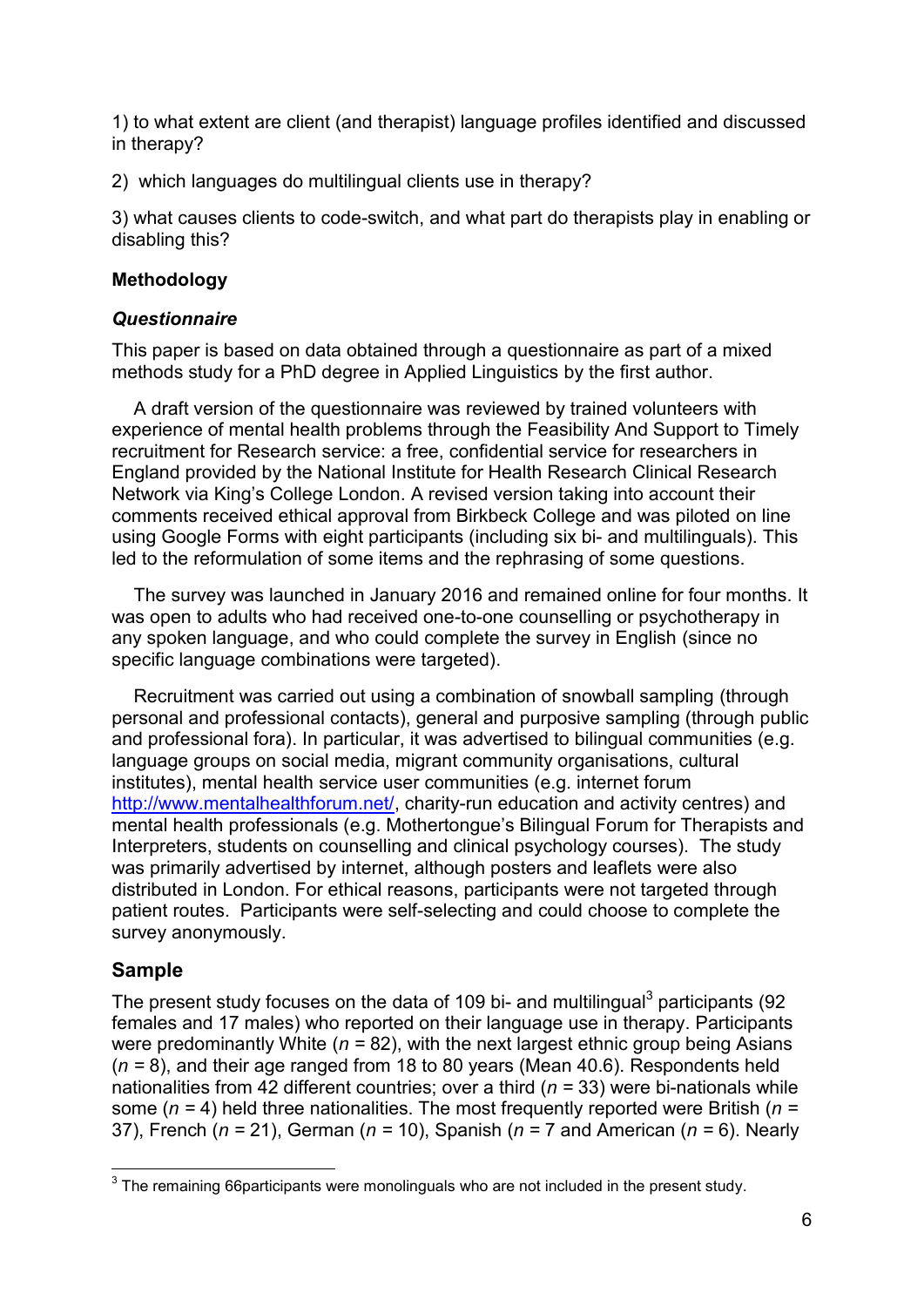two thirds (*n =* 70) were resident in the UK at the time they completed the survey, while the remaining participants lived in one of fourteen other countries (*n =* 14 in France and *n =* 5 in the USA).

The majority of participants were highly educated: over two thirds (*n =* 77) had or were studying for a postgraduate degree (Master's or Doctoral degree). Only two respondents had stopped at GCSE (or equivalent) level. Many respondents were students (*n =* 47), of which a third were trainees in the psychology professions; the next most frequent occupational groups were educators (*n =* 19 teachers and *n =* 9 academics) and psychology professionals (*n =* 25) – the latter included counsellors, psychologists, clinical psychologists, psychotherapists, psychiatrists, and psychoanalysts. Some participants had retired (*n =* 11).

Participants reported having 'some knowledge of' up to nine languages or dialects at the time of their latest therapy. Nearly a third had learned another language before the age of 3 (listed here as L1b), that is, were simultaneous bilinguals. Table 1 details the number and proportion of participants who reported learning an LX.

| <b>LX</b>      | Number (%) of participants with LX | Number (%) of simultaneous<br>bilinguals with LX |
|----------------|------------------------------------|--------------------------------------------------|
| L1b            | 32 (29.4%)                         | 32 (29.4%)                                       |
| L2             | 105 (96.3%)                        | 28 (25.7%)                                       |
| L3             | 73 (67.0%)                         | 16 (14.7%)                                       |
| L4             | 44 (40.4%)                         | $9(8.3\%)$                                       |
| L5             | 12 (19.3%)                         | $5(4.6\%)$                                       |
| L6             | 4(3.7%)                            | $2(1.8\%)$                                       |
| L7             | $2(1.8\%)$                         | $1(0.9\%)$                                       |
| L <sub>8</sub> | $1(0.9\%)$                         | $1(0.9\%)$                                       |

Table 1. Language profiles of participants

The most frequent first language (L1a or L1b) was English (*n =* 47); this includes British English and American English, although only a minority of participants specified a variety. Varieties of English had also been learned as an L2 (*n =* 48), L3 (*n =* 12) or L4 (*n =* 2) – only the first occurrence of English is counted here. Other frequently reported languages include French (*n =* 69), German (*n =*37) and Spanish (*n =* 30); overall many languages and dialects, from Arabic to Mauritian Creole, had been learned to varying levels of proficiency, in a range of environments (naturally, in an instructed or mixed environment).

Participants reported being 'fully fluent' in their first language (L1a) (Mea*n =* 4.8, SD = 0.5) and most simultaneous bilinguals were highly fluent in their other first language (L1b) (Mea*n =* 4.4, SD = 0.9). The mean oral proficiency scores decrease gradually with each additional language until L7: (L2: Mea*n =* 4.1, SD = 1.2; L3: Mea*n =* 2.8, SD = 1.4; L4: Mea*n =* 2.3, SD = 1.2; L5: Mea*n =* 2.2, SD = 1.4; L6: Mea*n =* 1.0, SD = 0.0; L7: *n =* 2, Mea*n =* 1.5, SD = 0.7). Overall, nearly half (48.6%) considered themselves fully fluent in two languages and a seventh (13.8%) had mastered three languages fully at the time of their latest therapy. Participants varied widely in their reported use of code-switching in everyday exchanges (Mea*n =* 3.2,  $SD = 1.6$ ).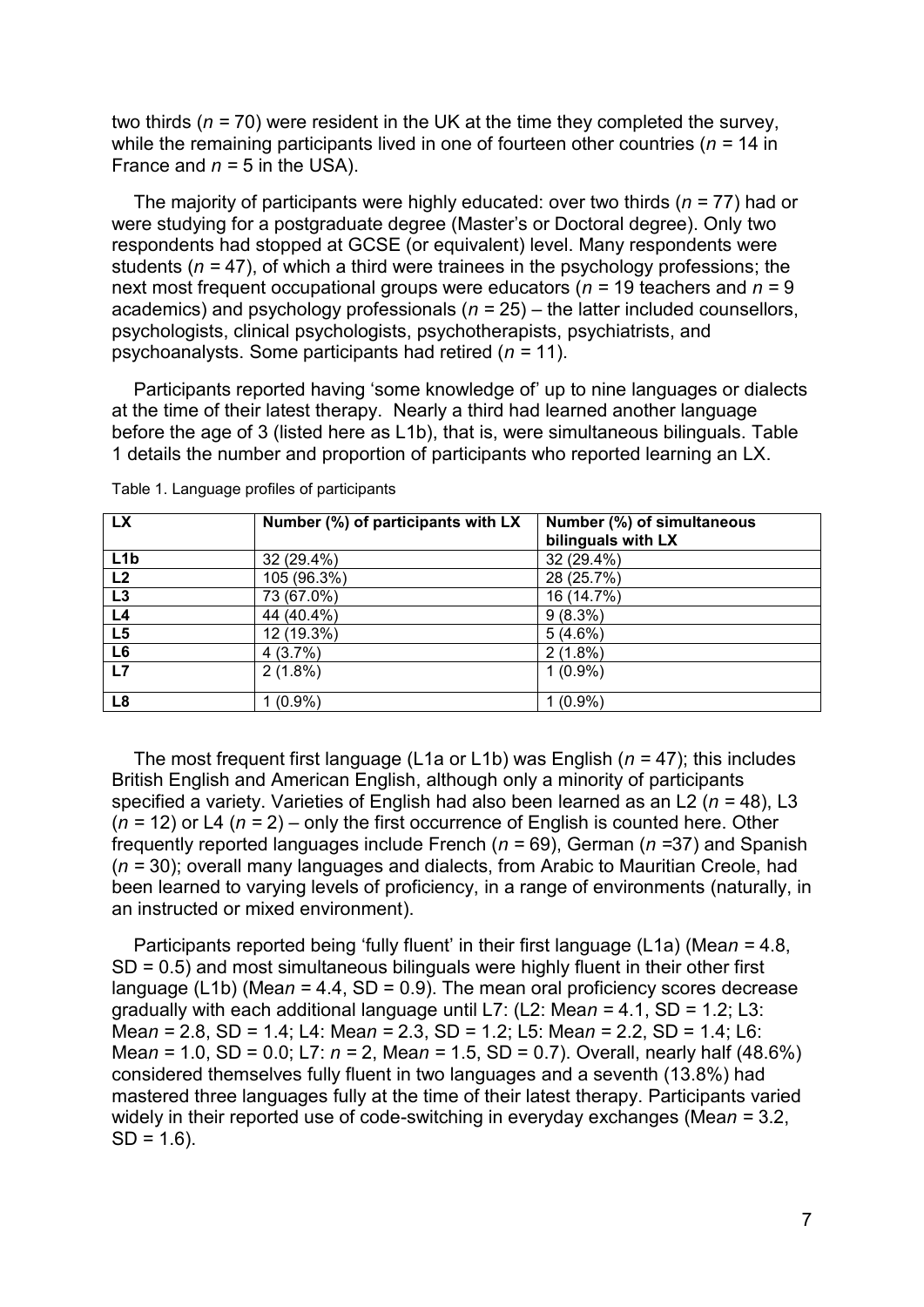As for participants' private thoughts (*n =* 106 answered this question), they tended to be expressed daily in their first language(s) (*n =* 92), often in combination with later languages (*n =* 43). Overall, nearly half (*n =* 50) reported daily inner speech in two or more languages. Similarly, of the sixty-eight participants who reported keeping a diary or journal at the time of the therapy, nearly half (*n =* 30) wrote exclusively in a first language and two people combined both first languages, while others used only later languages (*n =* 15). The remainder (*n =* 21) mixed first and later languages. Indeed one trilingual commented that she 'Always struggle to write my thoughts because I never know which language to write in. So I use all in different contexts'. Languages reported for daily inner speech and diary entries matched exactly for the majority (*n =* 38) of those who completed both items (*n =* 66) and overlapped in most other cases (*n =* 26),

When asked 'How did you think of yourself as a language user (including dialect)?', approximately half (*n =* 58) the participants responded that they considered themselves 'bilingual' while a third (*n =* 36) identified as 'multilingual' at the time of the therapy. Some (*n =* 14) considered themselves 'monolingual' – this may seem to contradict their reported fluency in more than one language but can be explained by the subjective nature of identity as well as the fact that they were not born with two languages (except for one participant, who switched between two varieties of Spanish) (see Sia & Dewaele, 2006).

The therapy sessions reported on by participants took place in 19 different countries, although the UK was the most frequent (*n =* 61). Comparing the official languages of these countries with participants' language histories shows that many (*n =* 49) undertook therapy in a country where their first language was not among the official languages. Those who responded to the next item indicated (*n =* 38) that they had lived an average of 13 years in the foreign country (SD = 12) at the time they completed their therapy.

Over half (*n =* 62) of participants were still in therapy at the time they completed the questionnaire. Accordingly, many (*n =* 42) had had a therapy session within the last month. Over a quarter (*n =* 29) had last had therapy one to twelve months before so that overall two thirds of respondents had had therapy within the last year. A minority (*n =* 9) were reporting on therapy that had taken place over five years ago. The length of the therapy varied from a single session (*n =* 3) to more than twenty sessions (*n =* 46), with the majority somewhere in between.

The most frequently cited types of therapy were psychodynamic / analytic (*n =* 33), humanistic / integrative (*n =* 15) and Cognitive Behavioural Therapy (*n =* 16); nearly a quarter (*n =* 24) of respondents answered 'don't know'. Nearly two thirds had seen a therapist in private practice (*n =* 68), and less than a fifth (*n =* 20) had accessed therapy through a state health care service (such as the UK NHS); other providers included university (*n =* 11) and work (*n =* 4). The most common reasons for seeking therapy were: anxiety (*n =* 51), depression (*n =* 42), stress (*n =* 40) and relationships (*n =* 38). Some – mostly psychology professionals and students – had undertaken therapy as a training requirement ( $n = 14$ ), exclusively so for nine participants.

Asked about how strongly language availability influenced their choice of therapist (where there was a choice), on average this had not been a strong factor (mean response of 2.2 on a scale of 1 to 5). Therapy type and location were typically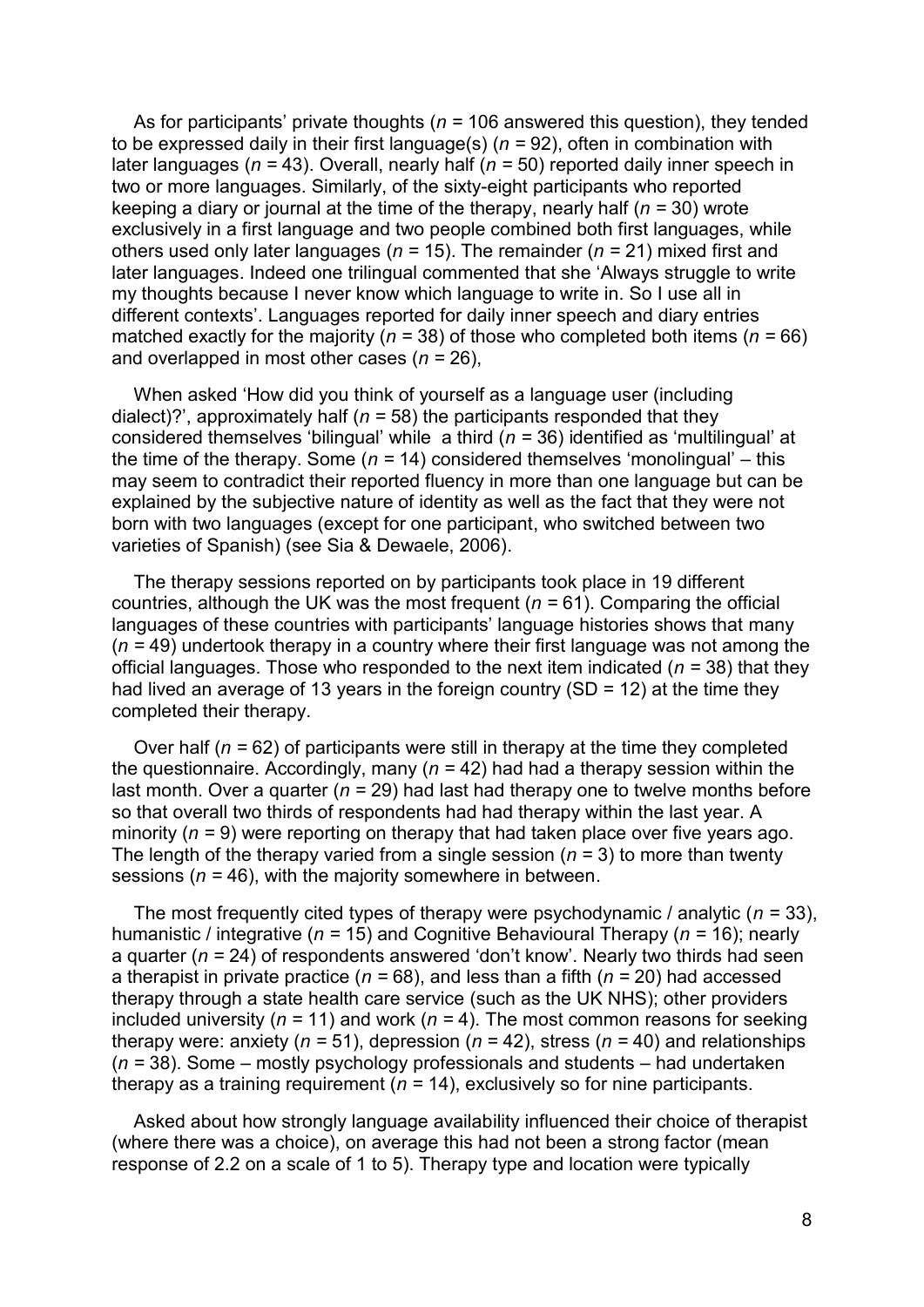reported as much stronger factors (mea*n =* 3.7). Similarly, for those participants who were allocated a therapist (*n =* 46), the majority had been consulted on their preferences with regard to session times (*n =* 36) and location (*n =* 28) but few had been asked about language preferences (*n =* 7) or culture/ethnicity (*n =* 3).

The sample is necessarily skewed towards bilinguals who are English speakers, although not exclusively native speakers, with internet access. Recruitment of non-UK residents was slower due to the authors' professional and personal networks being mainly UK-based. As for the overrepresentation of highly educated females, it is perhaps to be expected in a study appealing to people's interest in languages and/or mental health, given that related professions attract a majority of women with relevant qualifications (Wilson & Dewaele, 2010). In these respects it is similar to the sample described in Dewaele and Costa (2013). The therapy characteristics also show it to be skewed towards private practice.

#### **Results**

#### *Language disclosure*

Slightly more than half of the participants (*n =* 59) replied 'No, never' as to whether or not they had discussed which languages they knew with the therapist. The qualitative data complementing this closed question reveals that several clients had seen no reason to discuss this since they were fluent in the therapist's language and regarded this shared language as sufficient to be 'mutually intelligible' (ID 53). However one comment also hinted at self-translation: 'I don't think about it unless I know I need or want to use another language despite sometimes thinking in a certain language for myself' (ID52). Another touched on how things might have felt if expressed in the L1: 'I was comfortable explaining whatever is happening to me in English, there were difficult times of explaining as it will upset me, but if I spoke my L1, I guess I would feel the same or worse' (ID40).

Others assumed that the therapist would not know their other language(s): 'I was not asked and she clearly did not speak any of my languages in my opinion' (ID43). Local socio-pragmatic norms also played a role in language choices: 'The first contact was done by sms in French as in Mauritius, it is more polite to use French for a first contact. English could have been used but would have been very formal' (ID85).

As for those who had this discussion with their therapist, nearly two thirds (*n =* 31) had it 'early in therapy'. For many the subject arose because of external signs of their background (such as accent, name or ethnicity) or as part of describing their personal history (e.g. family origins, countries lived in, profession). One participant wrote: 'talking about being bilingual came as a natural part of describing my identity and experiences'.

In some cases, language(s) and culture were discussed as part of the problem the client was seeking therapy for, such as 'to better understand and reconcile rejection of one of my two cultures, by significant members of family, and the consequences [...] I will have talked about the fact that all my emotional language tends to be in one language only' (ID 6).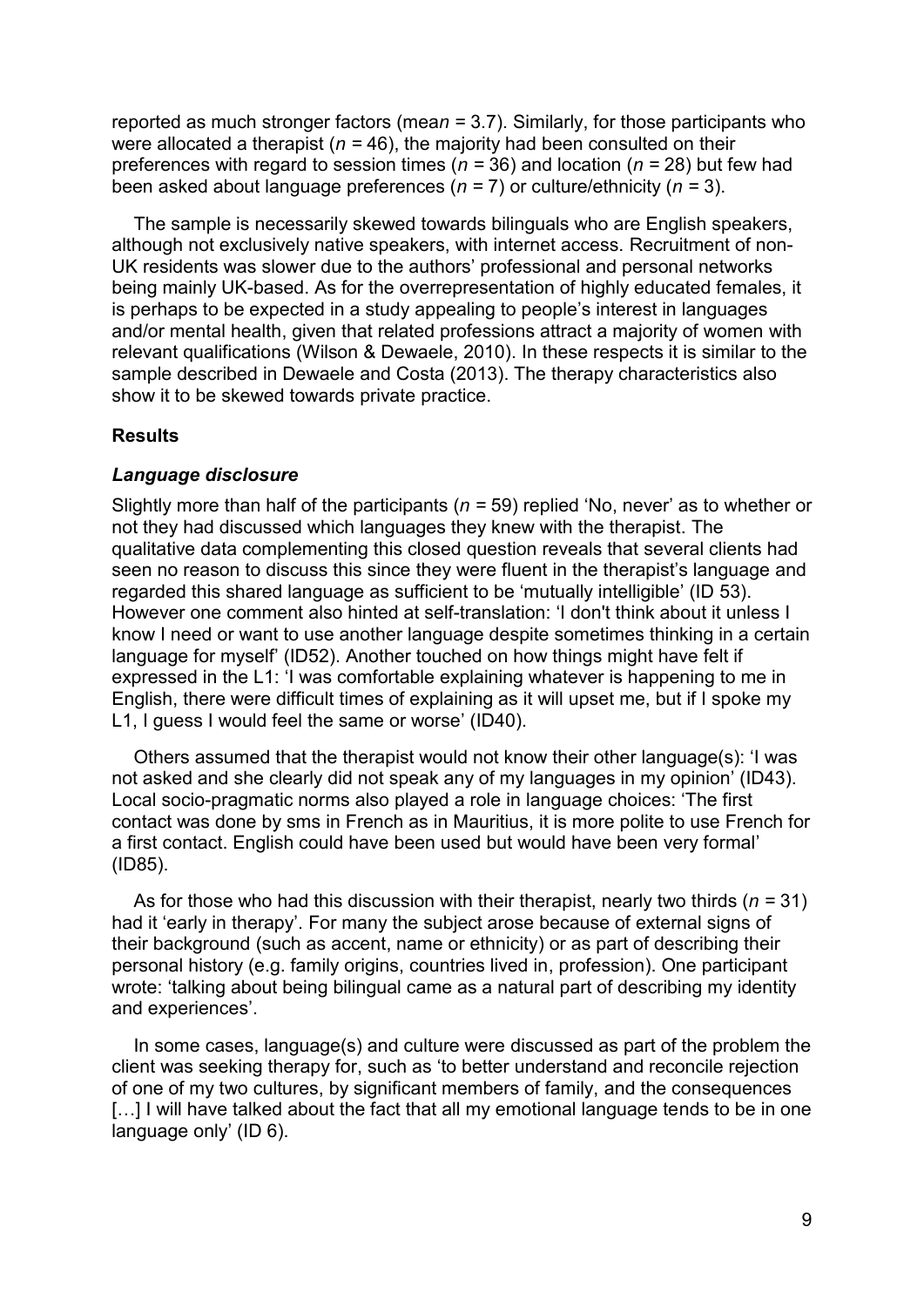Some participants had been recommended this particular therapist for their language background. This client explains how she took control of her language choices early on: 'I told her from the start that I wanted therapy to be in English – but that I consider her knowledge of Russian very helpful' (ID28). Others reported negotiating with the therapist:

I'm a Catalan speaker, while my therapist's L1 is Spanish. I told him that I needed to speak in Catalan, but he could speak in Spanish, since conversations in which one speaker speaks Catalan and the other one Spanish don't bother me (that's how I grew up). He said he preferred to speak in Catalan, and he speaks it very well, but sometimes he switches to Spanish. (ID8)

Only 51 participants responded to a question about who had initiated this discussion; twenty recalled being the instigator and another twenty reported that it had been the therapist, while the others were not sure. One participant who had therapy in Sweden reported that: 'The therapist saw that I had filled in on a form that I come from Australia and/or have English as my first language and asked if I wanted to conduct the sessions in English.' Some therapists were reported to have disclosed which languages they knew (*n =* 25); twenty-one participants listed at least two languages known by their therapist. Clients also reported on aspects of their therapist's background which would have given them clues as to the therapist's native language or familiarity with other cultures and languages, such as a foreign accent (*n =* 20). In some cases, qualitative comments provided further language information where these questions had not been answered. Combining all three sources of information, there was evidence that at least thirty-four participants knew that their therapist was bilingual, although less than half of these (*n =* 16) were known to share more than one language with their therapist.

While clients' language histories provided an opportunity to discuss and negotiate language options for the therapy as described above, the large majority (*n =* 93) of participants reported that they had not discussed 'which languages or dialects could be used' in their sessions.

#### *Language usage*

Participants were asked how frequently they spoke each of their languages in therapy sessions using 'whole sentences' (to distinguish from short switches examined later). Table 2 shows the language(s) or dialect(s) used in every therapy session, i.e. the main therapy language(s) – only one participant cited using two languages in 'most sessions' but neither in 'every session'. The majority (*n =* 64) used only their first language(s) as the main therapy language(s); a further two participants combined their first language with another. Of those whose main therapy language(s) didn't include a first language, nearly three quarters (*n =* 31) used their L2. Overall four participants listed two main therapy languages (none reported three or more); eight participants reported using an additional language in full sentences in 'some' or 'most' sessions.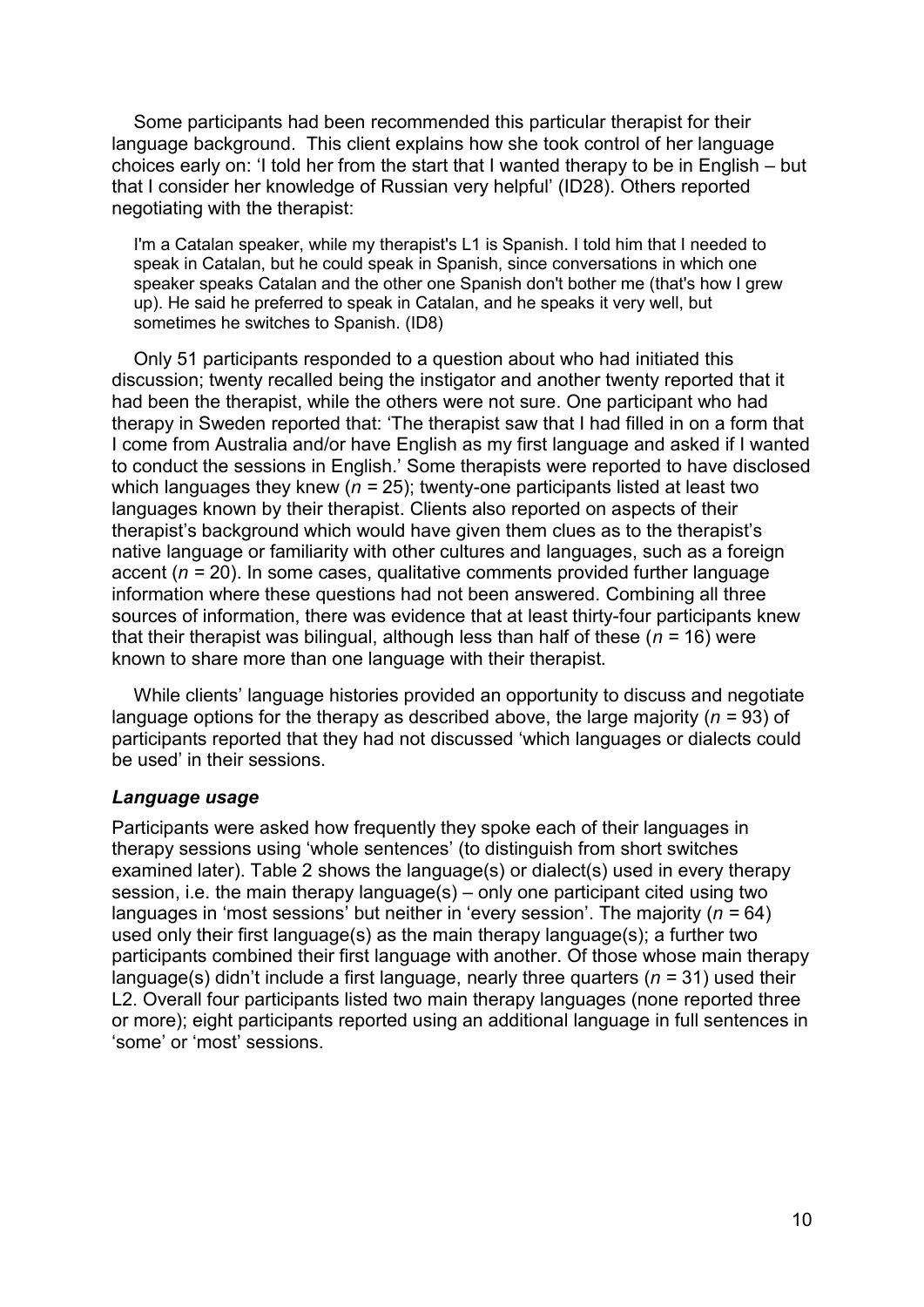| Language                             | N   | $\%$  | Cumulative % |
|--------------------------------------|-----|-------|--------------|
| L <sub>1</sub> a or L <sub>1</sub> b | 63  | 56.9  | 57.8         |
| L1a and L1b                          |     | 0.9   | 58.7         |
| $L1a$ and $L2$                       | 1   | 0.9   | 59.6         |
| L1 aand L3                           |     | 0.9   | 60.5         |
| L2                                   | 31  | 28.4  | 89.0         |
| L <sub>3</sub>                       | 8   | 7.3   | 96.3         |
| L4                                   | 2   | 1.8   | 98.2         |
| L <sub>5</sub>                       |     | 0.9   | 99.1         |
| L <sub>2</sub> and L <sub>5</sub>    | 1   | 0.9   | 100.0        |
| <b>Total</b>                         | 109 | 100.0 |              |

Table 2. Main therapy language(s) or dialects

A significant association (Field, 2013) between the country of therapy including a participant's L1 as an official language and the participant reporting L1 as a main therapy language was indicated by a Chi-Square test for independence (with Yates Continuity Correction),  $\chi^2$  (1, *n* = 107) = 80.7, *p* < .001, *phi* = -.9. Indeed only seven (out of *n =* 66) clients undertook L1-based therapy despite it not being a local language. Two of them accessed a therapist in their home country on line (using Skype), while the others had therapy provided by their employer, through private practice or their university. Similarly, all those who undertook LX-based therapy did so in an LX country.

Asked how often they had used each language 'in a limited way, switching just for a word or phrase', nearly two thirds of participants (*n =* 69) reported switching to another language in 'some sessions' at least, often to more than one other language since overall up to five languages were spoken by some clients in therapy. Even taking into account these short switches, nearly a fifth of participants (*n =* 20, across sixteen different native languages) reported never using their first language(s) in therapy. However a Chi-Square test for independence (with Yates Continuity Correction) did not reveal a significant association between the main therapy language (L1 or LX vs. LX) and client-reported code-switching in therapy,  $\chi^2$  (1, *n* = 106) = .12, *p* = .73, *phi* =-.54.

Qualitative data from responses to the next question 'Did the therapist do or say anything which made you feel that spontaneous language switching was allowed (or not) in therapy?' indicate that some clients switched spontaneously. One participant first assessed the therapist's reaction to, and understanding of, the other language: 'I tried it first. I saw the therapist was not shocked and understood (he looked foreign) and I knew I could switch to creole' (ID85). Another switched regardless of the therapist's fluency: 'I never knew what her level of English was but I tried and switched, and explained' (ID10).

Other participants were enabled by the therapist's interest in their language, shown for example by exploring 'phrases and their origin and meaning for me' (ID82). Some reported being asked to switch to their L1: e.g. 'she would often ask what a particular word was in English or ask me to associate in English' (ID99) and 'she actually asked me to say it in French, when I was translating it into English' (ID5). In contrast, one therapist reportedly translated her client's L1 speech back into the main therapy language (the client's L5): 'She tried to find matching words in Swedish where she felt this was appropriate or where she felt there was a synonym in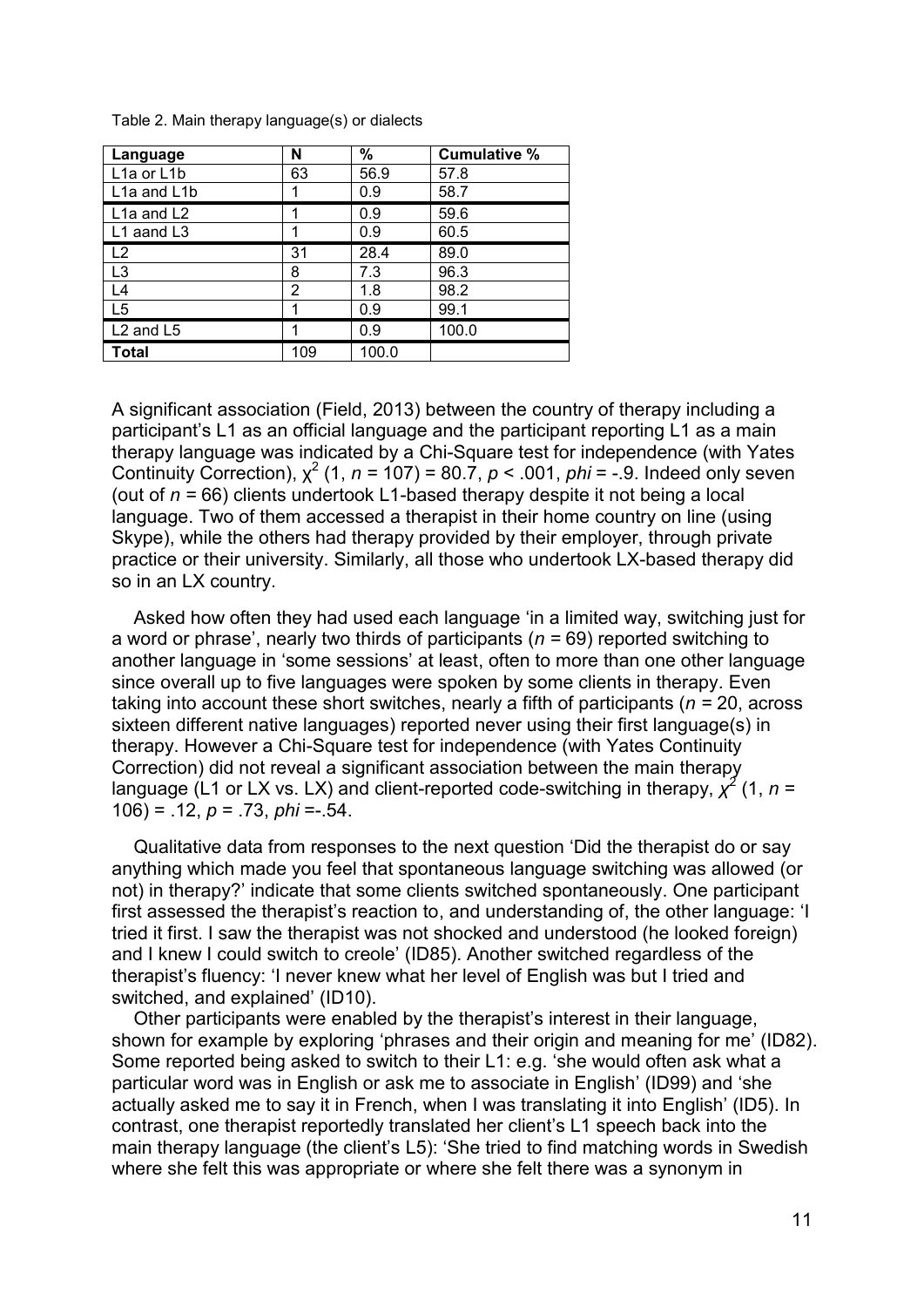Swedish, which might be interpreted as discouraging free switching, but she did use my English word where she felt this was appropriate' (ID71). None of the participants mentioned the therapist's bilingualism as a factor in their code-switching. Yet a Chi-Square test for independence indicated a significant association between awareness of therapist bilingualism (as defined above) and whether or not clients reported code-switching in therapy,  $\chi^2$  (2, *n* = 101) = 12.64, *p* = .002, *Cramer's V* = .35 (medium effect size). This was driven by the fact that all the clients who reported sharing at least two languages with their therapist (*n =* 16) code-switched in their therapy. Those who shared just one language with a bilingual therapist were more likely to have code-switched than those who did not consider their therapist to be bilingual, however this difference was not statistically significant at the 95% significance level.

For clients who had never switched languages in therapy, several responses highlighted assumptions (potentially justified) about the therapist's understanding: 'I don't speak French with people I don't think they know French, and that was the case with this therapist' (ID17). The client's own fluency in the therapy language was also offered as an explanation: 'there was no need to switch' (ID88).

#### *Reasons for CS*

Fifty-one participants reported further about CS patterns. Frequency within a session ranged from 'rare' to 'very frequent' but was low on average (*mean =* 1.8 on a 5-point scale, SD = 1.08). Out of twelve listed options, CS was used most frequently for words or phrases difficult to translate (*n =* 48, mean *=* 2.5, that is, between 'occasionally' and 'frequently', SD = 1.3), to express emotions (*n =* 48, mean *=* 1.8, SD = 1.4), access memories (*n =* 46, mea*n =* 1.5, SD = 1.2), repeat someone's words (*n =* 46, mean *=* 1.5, SD = 1.4) or mirror frequent CS in daily life (mean *=* 1.4, SD = 1.2). On average CS was rarely used for reasons of fluency (mean *=* .98, SD = 1.2) or 'to connect with the therapist' (mean *=* .74, SD = 1.3) and never to avoid a cultural taboo (mean *=* .28, SD = .9) or control the client's emotions (mean *=* .28, SD  $= .8$ ).

The top four reasons are also salient in the qualitative data describing 'a typical (or memorable) language switch'. Thoughts which could not be translated satisfactorily caused a switch, whether for a single word as in 'I brought up the theme of rejection […]. I felt that there wasn't any good equivalent in Swedish' (ID71), or for an expression: "nu bann - zot bann" which literally means "our group - their group" and which refers to the ethno-centric trend in Mauritius. […] The expression in creole cannot be translated really as it loses the local meaning...' (ID85).

In particular, one participant highlighted that her first language provided her with a more satisfactory word: 'DUSHA (the soul) – a common expression opening a world of its own in Russian, in contrast with 'mind' and especially the clinical "mental health" in English' (ID 28). Another participant described an attempt to explain a word which failed because it was a cognate with a different meaning in the therapy language:

Using the German distinction between the concepts of "Seele" and "Geist" to explain how I felt about something. I tried to explain how these concepts differ, it led to some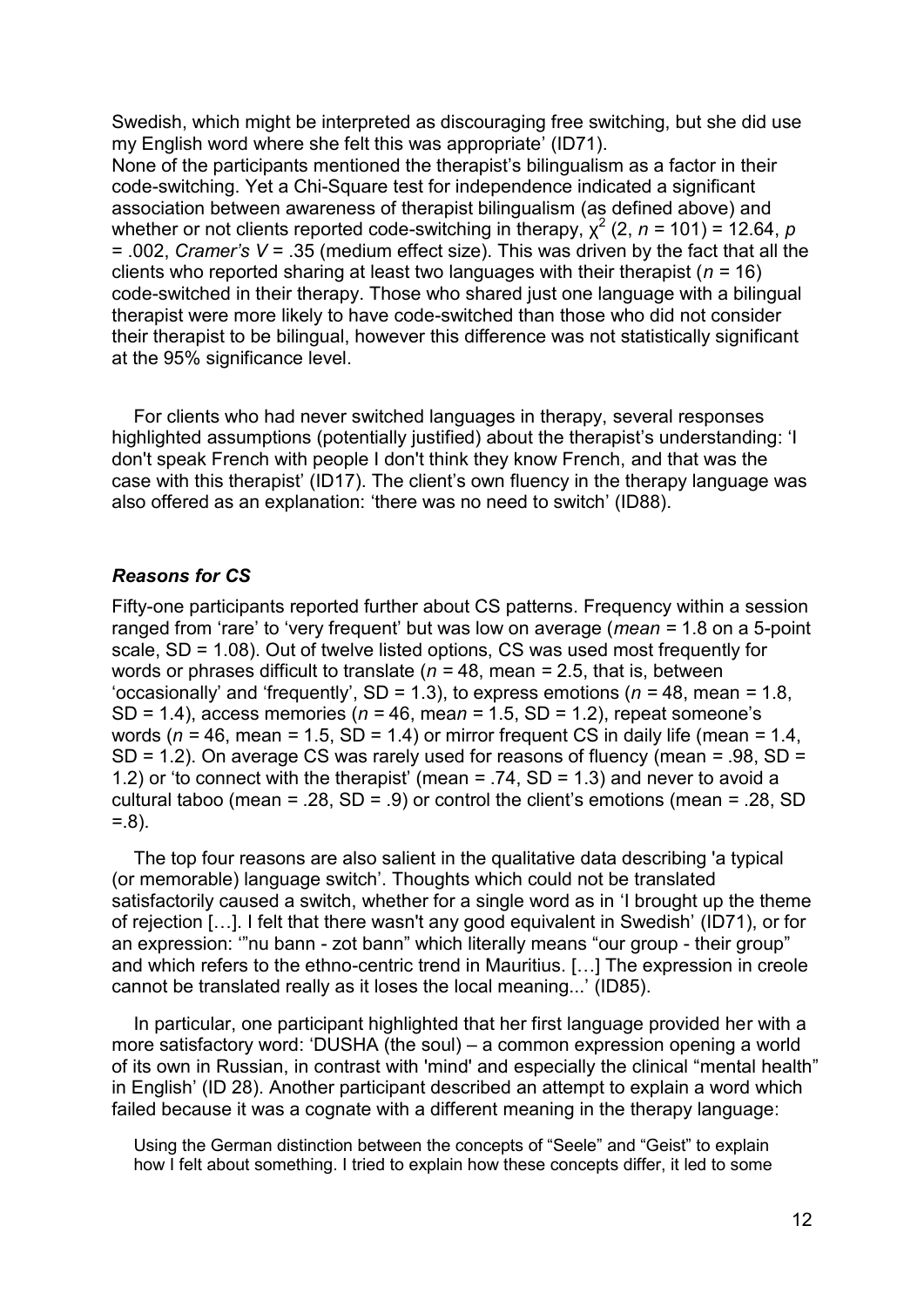unclarity though, because the therapist interpreted the word "Geist" as it is used in Swedish. The misinterpretation felt unfortunate. (ID3)

In contrast, one participant described switching for the therapist's benefit: 'using British vocabulary instead of American so that the therapist would understand me' (ID53).

CS was used in order to fully express the emotions associated with particular phrases, which were often quotes from other people, as in 'painful phrases from childhood (e.g. 'Make yourself scarce') have little emotional resonance when translated so throughout therapy I always said them in English' (ID99) and 'Bella, brava, buona': mantra recited to me as a little girl […] Using the precise words helped me to get in touch more deeply with the associated feelings' (ID8).

Memories, especially relating to childhood, were evoked through the language of the experience, for example: 'I often think about my younger childhood in Dutch as I was living in Holland' (ID52) and 'poetry albums from my childhood and teenage years, which are in German' (ID66).

Certain words were used to embody people themselves:

I refer to my maternal grandmother as my "Mormor" in therapy (this means mother's mother in Danish). It feels good to be able to use what is, for me, the right word. It would be strange and alienating to refer to her as my grandmother or maternal grandmother. To me, she is my Mormor. (ID95)

The distancing and protective functions of CS were described by this client: 'when bringing up a memory about a broken/breaking relationship and describing this I might describe something in German. Often it could be to hide behind telling my therapist how I was feeling. It would feel ok – and safe' (ID18).

Some clients experienced a deeper connection as the therapist entered their world: 'a sentence from Light in August by Faulkner which was paraphrased into French and which the therapist copied down in English. Was happy to share this moment with the therapist and see the reactions' (ID78). Surprise was followed by relief: 'I was pleasantly surprised when my therapist asked me to say it in French. It felt she wanted that part of me not to be neglected or suppressed' (ID5).

However switching into another language can also make participants feel vulnerable, as explained by a Chinese client who pronounced her own name when asked its meaning by the therapist: 'I think I felt a bit exposed, and a bit alienated from my therapist for a moment' (ID47). These comments suggest that language has the power to transport the speaker to a different place, and depending on how this is handled the client may be able to share a different part of themselves with the therapist, or may find themselves disconnected, alone with their memories and inner self.

Despite their own use of language switching, nearly two thirds of this sub-sample (*n =* 33 of 51) considered that their therapy had been 'monolingual' – including five participants who reported that their therapist knew two of their languages – and a further quarter (*n =* 13) that it had been 'mainly monolingual'. It may be that although these clients spoke more than one language in therapy they did not regard the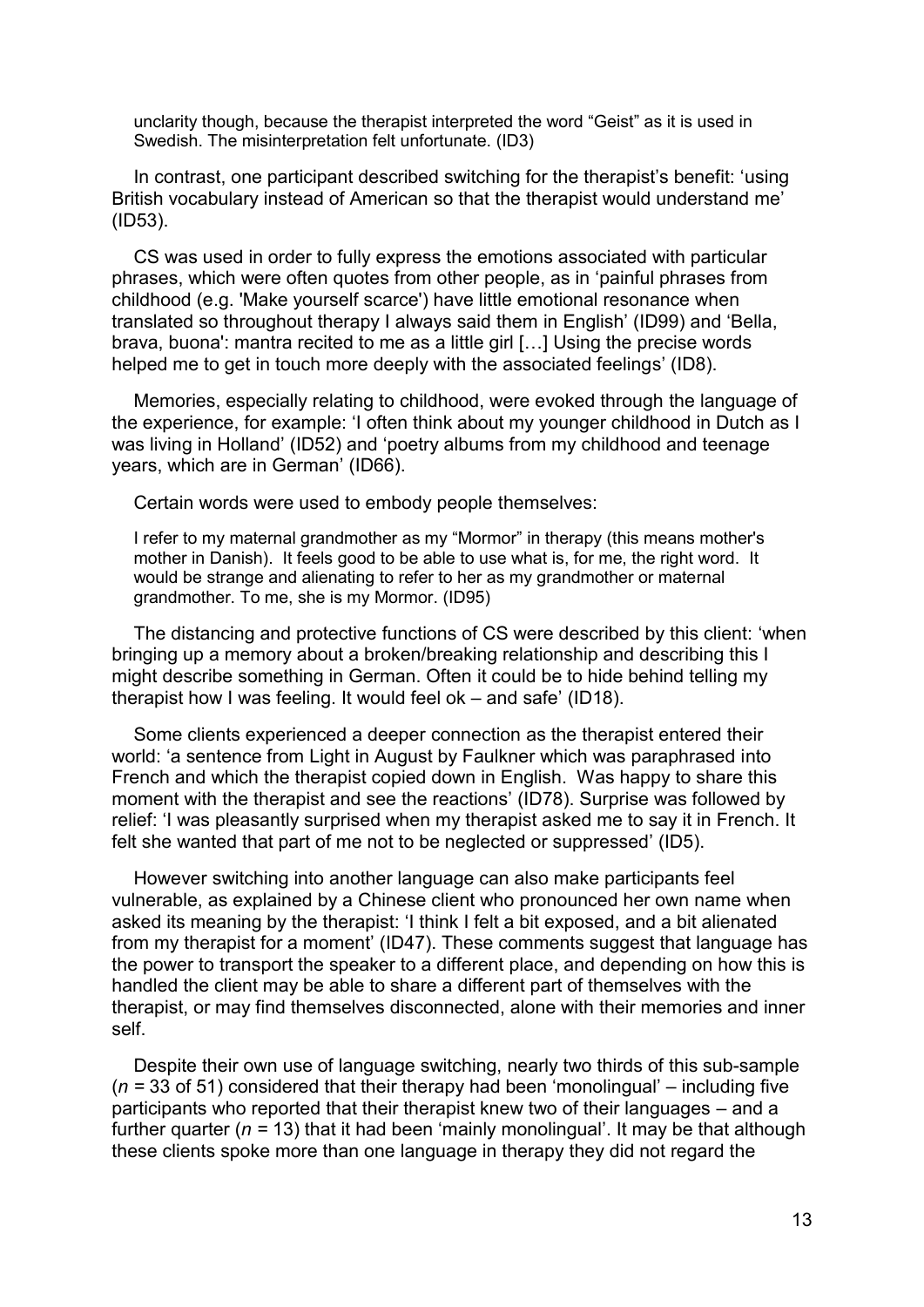therapy as bilingual because CS was infrequent or because the therapist did not engage in CS.

## **Discussion**

As mentioned above, the language practices reported here should be taken within the context of a sample with particular features, such as an overrepresentation of White, highly educated women resident in the UK, with access to the internet, who undertook therapy in private practice. Nevertheless it is quite heterogeneous in terms of the language combinations spoken and other therapy characteristics.

The answer to the first research question on language disclosure is that client language profiles were not routinely discussed in therapy. Just over half of our participants had never had this discussion with their latest therapist. Given that these participants have experienced therapy in a variety of countries and contexts (public and private), it seems that the situation in the Welsh NHS (IAITH, 2012) is not isolated. Only one participant mentioned that her native language was recorded on a form, indicating that a systematic process was in place for identifying participants' linguistic background (in Sweden). Many others pointed to obvious signs of their bilingualism or biculturalism as having prompted the discussion, which raises the question of whether or not those with 'invisible' bilingualism are more likely to slip through the net. It is possible that some therapists detected aspects of their client's language profile without the need for an explicit discussion, however any assumptions they made may not have been accurate, just as clients may have been mistaken when they assumed that the therapist would not understand their language (less than a quarter of therapists had disclosed their language repertoire). Failure to identify client bilingualism necessarily leads to a narrower set of language options for the therapy, and falls short of the best practice recommendations of experienced bilingual therapists (Pérez Foster, 1998; Costa, 2010).

In response to our second research question, client language practices in therapy were varied. While the majority mainly used their first language(s), a significant minority – over a third – relied on a later language. This appeared to be attributable to living circumstances as very few reported accessing therapy in a language other than the local language and in particular no-one reported this in state-provided therapy. Code-switching was prevalent with a ninth of the sample combining fluent use of two languages and nearly two thirds reporting short switches, regardless of whether the main therapy language was L1 or LX. It was also significantly more likely when client and therapist shared more than one language and tended to be more frequent with bilingual therapists who spoke other languages. Some participants had the confidence to switch languages according to their own needs, others told how they were explicitly encouraged by their therapist. A number of participants had chosen to speak monolingually, either because they felt comfortable doing so or because they had not considered the possibility of switching languages and translating for the therapist.

The third research question focused on code-switching in therapy and relied on a smaller sub-sample. It seemed that, on average, code-switching was 'occasionally' driven by emotional expression and never felt to be linked to the need to control emotion. Other factors such as untranslateability and accessing memories were cited as more frequent reasons, which may explain Dewaele and Costa's (2013) mixed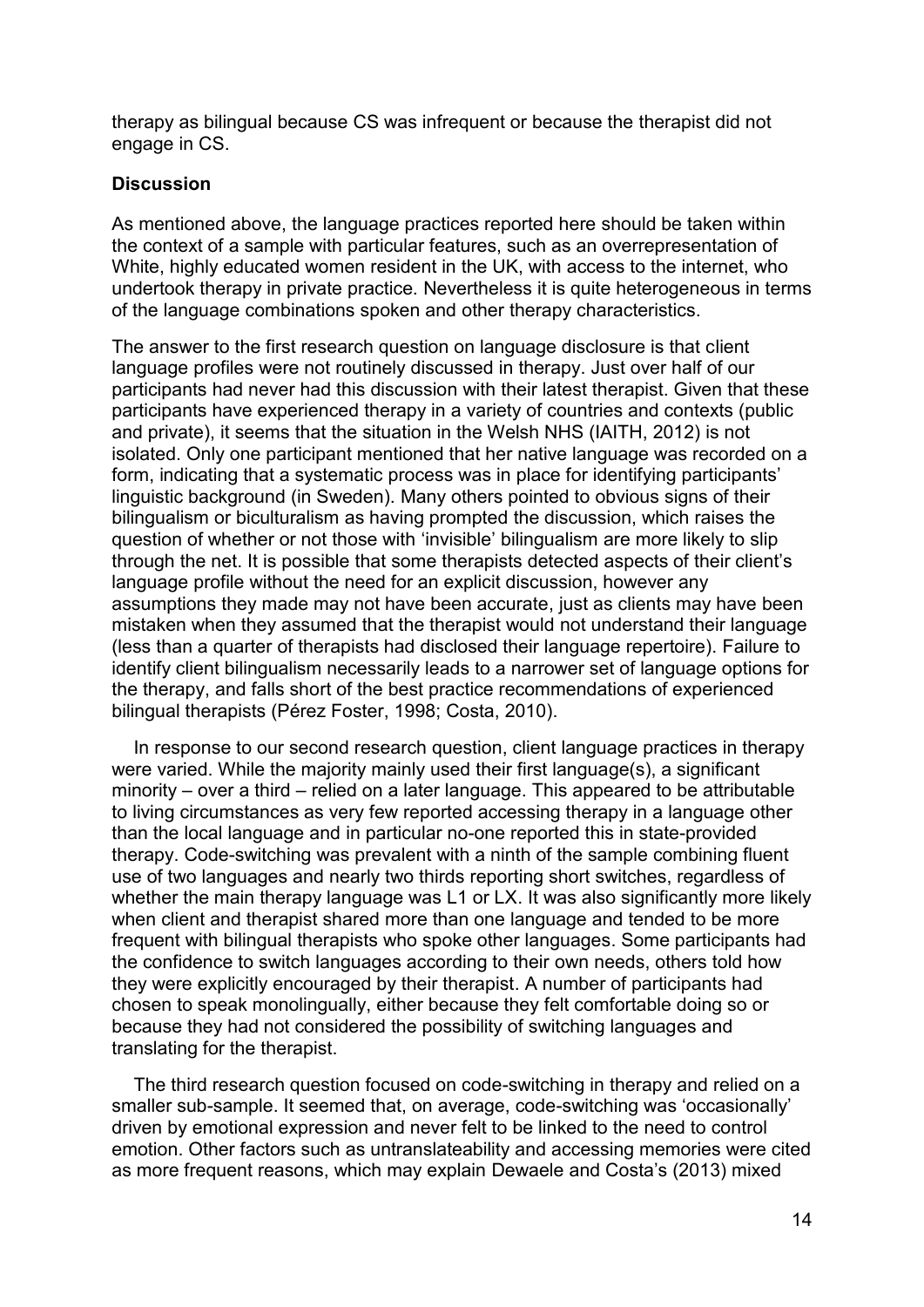findings about CS and emotional intensity. CS to access memories suggests that clients were recalling experiences encoded in another language (Altman, Schrauf & Walters, 2013).

Clients reported feeling surprised but mostly appreciative when encouraged to code-switch by their therapist – none reported declining the invitation. A supportive response from the therapist was also important to sustain the client's confidence that code-switching was both permitted and understood, as a lack of engagement with the material could leave clients feeling vulnerable or detached from the therapist. As clients speak the words which make their past experiences or different selves come alive, a careful dialogue is needed to establish a shared understanding. This can be a very positive experience for the client, reinforcing the therapeutic relationship. While most of the qualitative data suggests that CS was motivated by a need for increased self-expression, there was also an example of CS being used to accommodate to the therapist's perceived proficiency, and another in which the client sought to avoid difficult feelings and 'hide' them from the therapist.

Almost a fifth of our participants reported never using their first language, even for short switches, and yet only a tenth reported never using their first language for inner speech. This raises the possibility that some clients may have restricted themselves to the therapy language in order to conform to perceived norms, or as a defensive strategy to avoid exposing their inner selves (Pérez Foster, 1998). Alternatively the topic under discussion may not have required them to draw on L1 memories or terminology.

We are aware of the limitations of this questionnaire study, including the reliance on self-report and the recall of past experiences. Also, the sample is not representative of any specific population. We did not elicit detailed examples due to the potential vulnerability of some participants as they completed the questionnaire remotely; however a follow-on interview study is planned to explore themes further, according to an explanatory sequential design (Creswell & Plano Clark, 2011). Additional questionnaire data, not reported here, include a scale of perceived therapeutic empathy which was administered to both monolingual and multilingual clients. In addition to investigating themes identified in this study, future research could focus on clinical populations, investigate actual language choices and include different therapy outcome measures to examine the impact of language practices.

#### **Conclusion and implications for therapeutic practice and applied linguistics**

Although the statistical distribution of the language practices described in this study cannot be generalised to the general population, the mixed methods data presented provide evidence and explanation of certain behaviours and highlight possible trends. Many bilingual clients, despite being constrained by the languages offered by local therapy providers, reported drawing on their wider linguistic repertoire in sessions – and not just to code-switch to their first language, or because they shared two languages with the therapist. However the study also illustrates how clients' language practices can be influenced by the choices offered to them, which depend on their bi- or multilingualism being identified and supported by the therapist, and by their own sense of confidence in their bi- or multilingualism.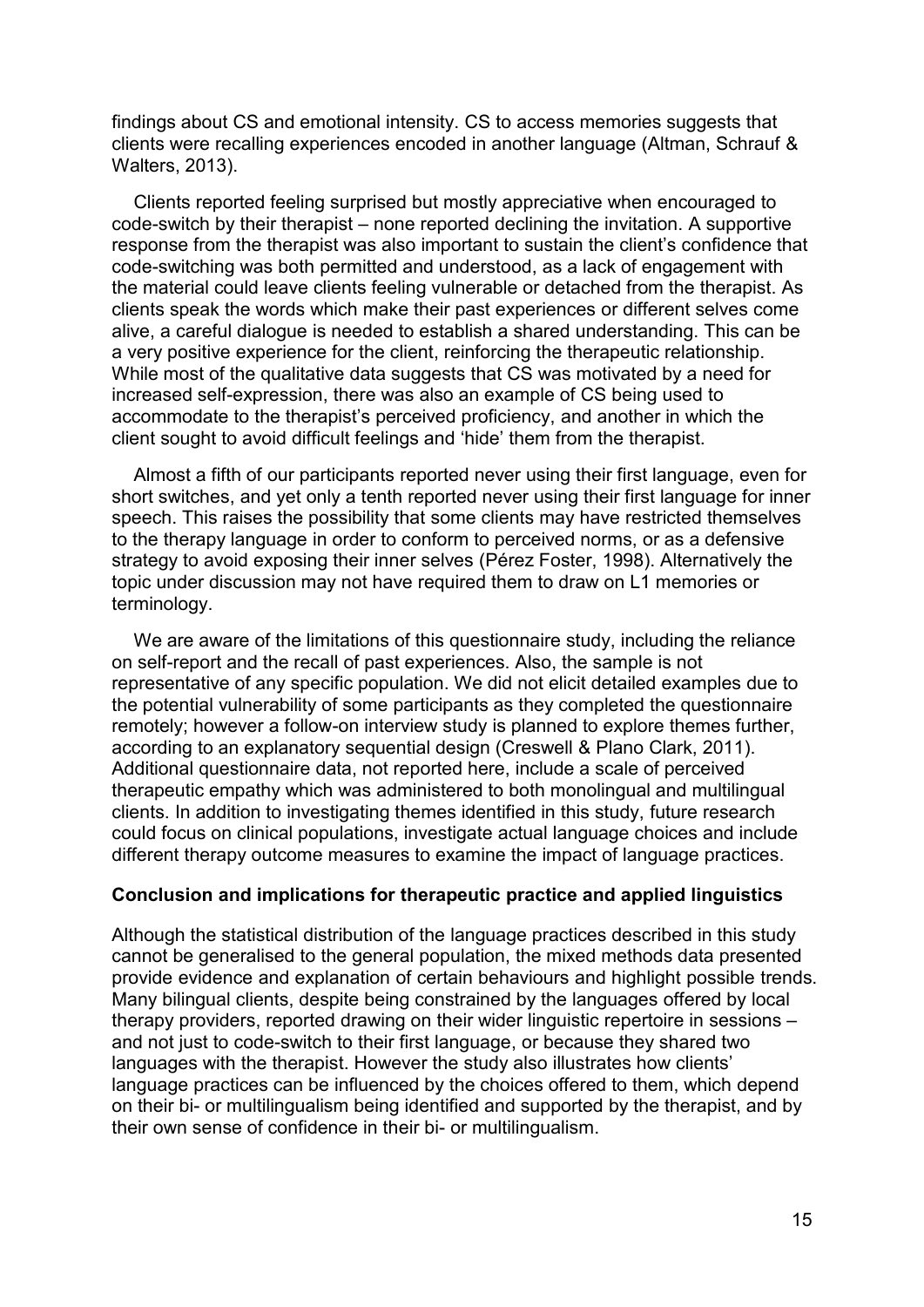One striking finding is that whilst most participants considered themselves to be bi- or multilingual and reported engaging in bilingual speech, the majority of these considered their therapy to have been monolingual. While bilingual therapy may be difficult to provide, this study suggests that client code-switching with post-hoc translation for the therapist can be satisfactory from the client's perspective. We would thus exhort therapists to make room for code-switching and for other languages with their bi- and multilingual clients in order to allow them to describe their experiences and exhibit their different selves more fully. Therapists may need training to work in this way, but this approach fits well with the principles of relational psychotherapy, in which the client is regularly considered to be the expert on themselves (Anderson & Gehart, 2007; Parker, 2007). Finally, since 'therapy talk' is present in other conversational settings (Sarangi, 2000, p. 2) we suggest that language policies need to consider practices with multilinguals – particularly in situations when the person may be under stress and when it is important for a personal narrative to unfold, such as in legal and medical settings.

# **References**

Anderson, H., & Gehart, D. R. (Eds.) (2006). *Collaborative therapy: Conversations and relationships that make a difference*. New York: Brunner-Routledge.

Altman, C., Schrauf, R. W., & Walters, J. (2013). Crossovers and codeswitching in the investigation of immigrant autobiographical memory. In J. Altarriba & L. Isurin (Eds.), *Memory, language, and bilingualism: Theoretical and applied approaches* (pp. 211-235). Cambridge, UK: Cambridge University Press.

Buxbaum, E. (1949). The role of a second language in the formation of ego and superego. *Psychoanalytic Quarterly*, *18*, 279-289. Retrieved from: [http://www.pep](http://www.pep-web.org.ezproxy.lib.bbk.ac.uk/document.php?id=paq.018.0279a)[web.org.ezproxy.lib.bbk.ac.uk/document.php?id=paq.018.0279a](http://www.pep-web.org.ezproxy.lib.bbk.ac.uk/document.php?id=paq.018.0279a)

Costa, B. (2010). Mother tongue or non-native language? Learning from conversations with bilingual/multilingual therapists about working with clients who do not share their native language. *Ethnicity and Inequalities in Health and Social Care*, *3*, 15-24. doi: 10.5042/eihsc.2010.0144

Costa, B. (2014). You can call me Betty. *Healthcare Counselling and Psychotherapy Journal*,*14* (4), 20-25. Retrieved from: <http://www.bacp.co.uk/publications/journals/hcpj.php>

Costa, B., & Dewaele, J.-M. (2012). Psychotherapy across languages: beliefs, attitudes and practices of monolingual and multilingual therapists with their multilingual patients. *Language and Psychoanalysis, 1*, 18-40; revised version reprinted in (2014) *Counselling and Psychotherapy Research, 14*, 235-244. doi: 10.1080/14733145.2013.838338

Creswell, J.W. & Plano Clark, V.L. (2011). *Designing and conducting mixed methods research* (2<sup>nd</sup> ed.). Los Angeles: Sage.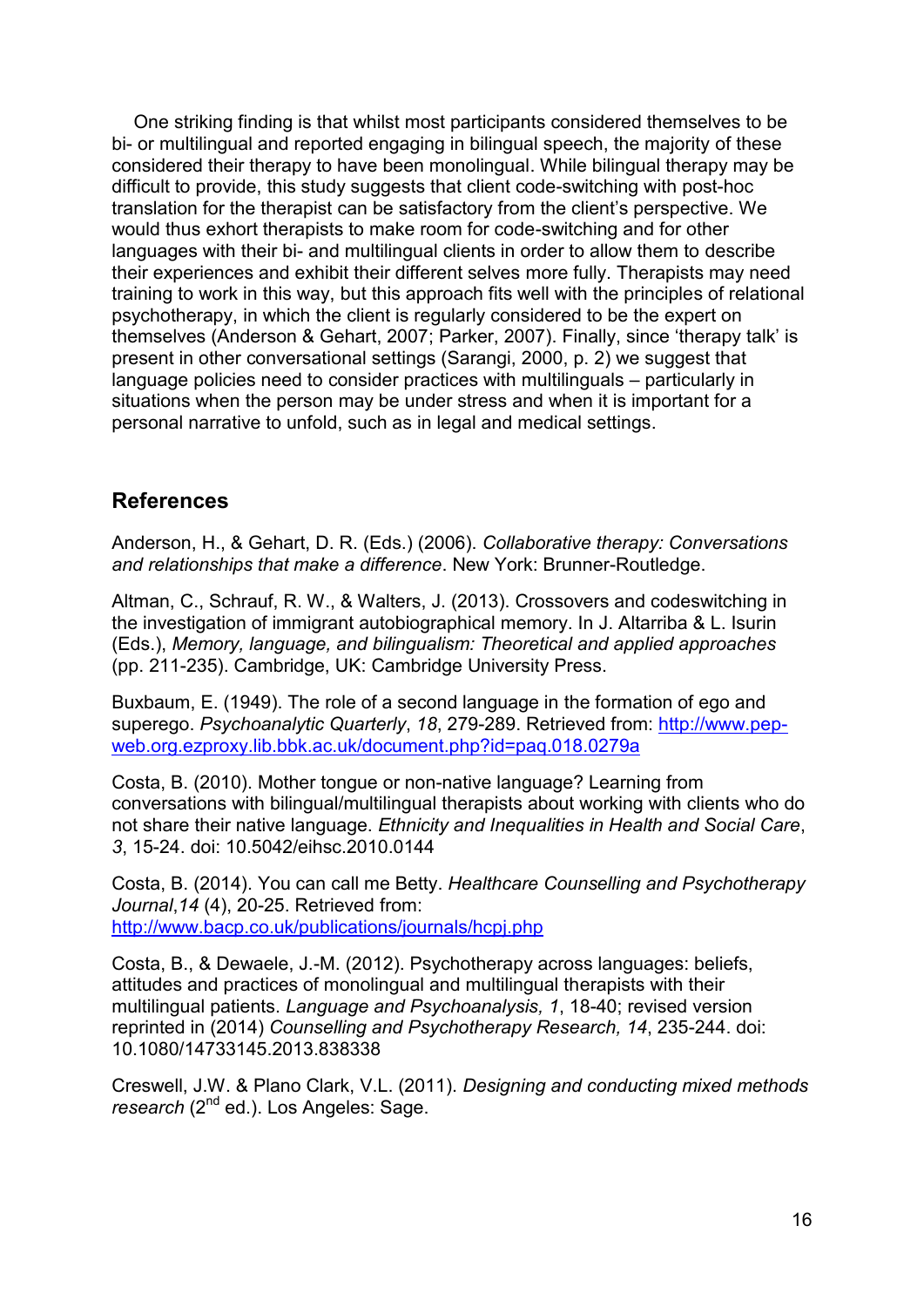Dewaele, J.-M. (2008). The emotional weight of 'I love you' in multilinguals' languages. *Journal of Pragmatics*, *40,* 1753-1780. doi: 10.1016/j.pragma.2008.03.002

Dewaele, J.-M. (2011). The differences in self-reported use and perception of the L1 and L2 of maximally proficient bi- and multilinguals: A quantitative and qualitative investigation. *International Journal of the Sociology of Language*, *208*, 25-51. doi: 10.1515/IJSL.2011.011

Dewaele, J.-M. (2013). *Emotions in Multiple Languages* (2nd ed.). Basingstoke: Palgrave Macmillan.

Dewaele, J.-M. (2015). From obscure echo to language of the heart: Multilinguals' language choices for emotional inner speech. *Journal of Pragmatics*, *87*, 1-17. doi 10.1016/j.pragma.2015.06.014

Dewaele, J.-M. (2016). Why do so many bi- and multilinguals feel different when switching languages? *International Journal of Multilingualism, 13*, 92-105. doi: 10.1080/14790718.2015.1040406

Dewaele, J.-M., & Costa, B. (2013). Multilingual clients' experience of psychotherapy. *Language and Psychoanalysis, 2* (2), 31-50. doi: 10.7565/landp.2013.0005

Dewaele, J.-M., & Nakano, S. (2013). Multilinguals' perceptions of feeling different when switching languages. *Journal of Multilingual and Multicultural Development*, *34*, 107–120. doi: 10.1080/01434632.2012.712133

Field, A. (2013) *Discovering statistics using IBM SPSS Statistics*. London: Sage.

Grosjean, F. (1982). *Life with two languages: An introduction to bilingualism.* Cambridge, MA: Harvard University Press.

Huston, N. (1999) *Nord perdu*. Arles: Actes Sud.

IAITH: Welsh Centre for Language Planning for the Department for Health, Social Services and Children, Welsh Government and the Care Council for Wales (2012). *Welsh speakers' experiences of health and social care services*. Retrieved from: [http://www.wales.nhs.uk/sites3/Documents/415/120208welshresearchreporten%5B1](http://www.wales.nhs.uk/sites3/Documents/415/120208welshresearchreporten%5B1%5D.pdf) [%5D.pdf](http://www.wales.nhs.uk/sites3/Documents/415/120208welshresearchreporten%5B1%5D.pdf)

Koven, M. (1998). Two languages in the Self/The Self in two languages: French Portuguese verbal enactments and experiences of self in narrative discourse. *Ethos*, *26*, 410-455. doi:10.1525/eth.1998.26.4.410

Marian, V. & Kaushanskaya, M. (2004). Self-construal and emotion in bicultural bilinguals. *Journal of Memory and Language, 51*, 190-201. doi: 10.1016/j.jml.2004.04.003

Parker, I. (2007). *Revolution in Psychology*. London: Pluto Press.

Pavlenko, A. (2005). *Emotions and Multilingualism*. Cambridge: Cambridge University Press.